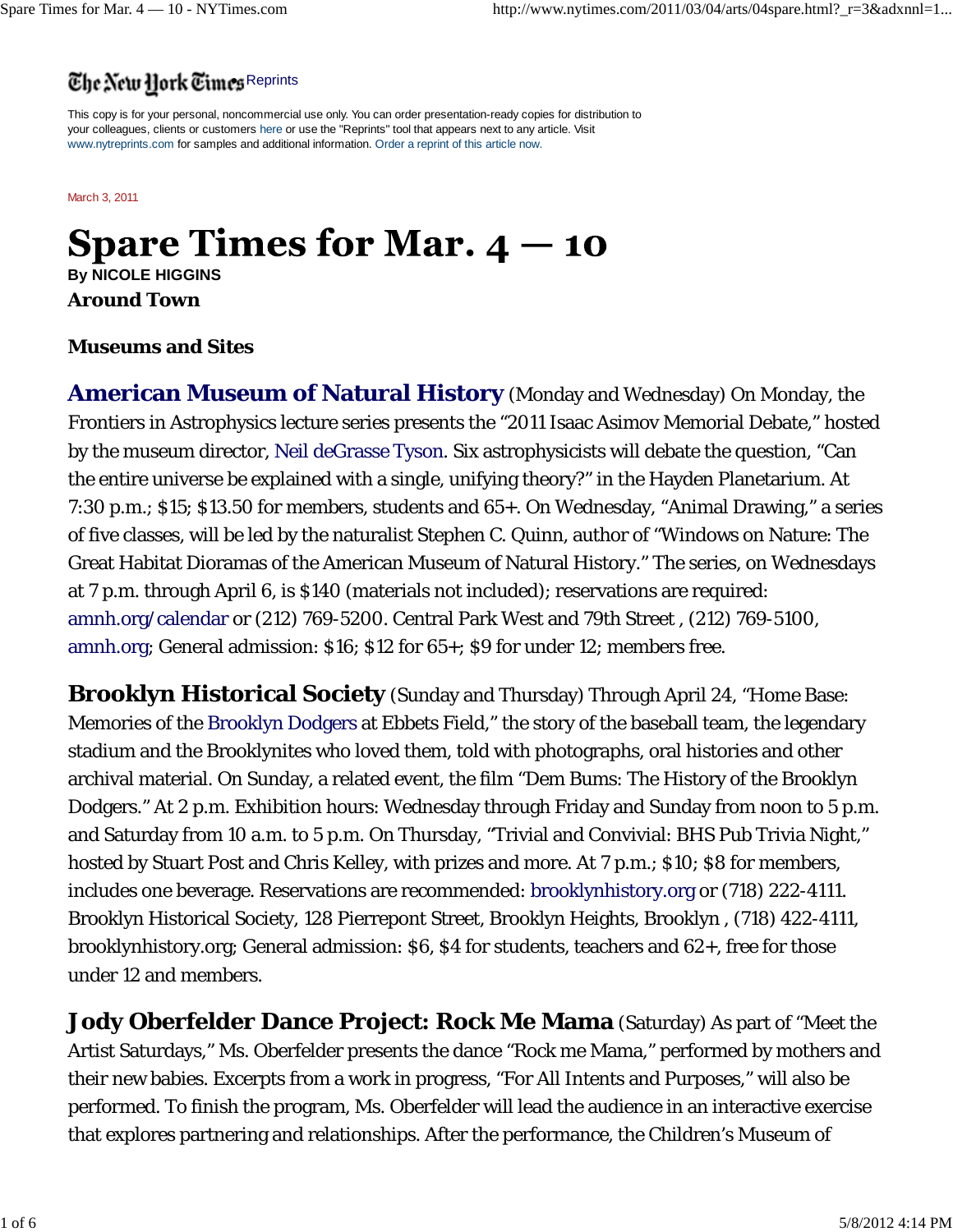Manhattan will hold a "Lunch Time Fun Health Arts Workshop" with the theme of portion control. At 11 a.m. Lincoln Center, David Rubenstein Atrium, Broadway, at 62nd Street , (212) 875-5456, lincolncenter.org; Free.

**Metropolitan Museum of Art** (Wednesday and Thursday) On Wednesday, "The Devil, the Lover, and the Mystic: Three Romantic Apparitions," a lecture on composer Franz Liszt by David Dubal, illustrated through a performance by students from the Juilliard School. At 2:30 p.m.; \$23. On Thursday, "Where Truth and Fiction Merge: The Artistic Worlds of Amy Tan and the Qianlong Emperor." Ms. Tan, an author, and Maxwell K. Hern, the museum's curator of Asian Art, discuss cultural reality past and present. At 6 p.m.; \$30. Grace Rainey Rogers Auditorium , (212) 570-3949, metmuseum.org.

**El Museo del Barrio** (Wednesday) Wepa Wednesdays (through May) are a chance to see the museum after hours. This week features DJ Giovanni E. and "Right Meets Left," with the artists Rafael Vargas-Suarez and Marta Chilindron in conversation with Deborah Cullen, a museum curator, about where art meets science. At 6:30 p.m.; free. 1230 Fifth Avenue, at 104th Street, East Harlem , (212) 831-7272, elmuseo.org; Suggested donation \$9; \$5 for students and 65+; under 12, free. Free admission every third Saturday of each month and for 65+ on Wednesdays.

**National Museum of the American Indian** (Friday, Saturday and Monday) "The Arts of the Haida Women," featuring live demonstrations by the basket maker Holly Churchill, the tile expert Linda Schrack, the contemporary designer Stephanie Pryce and the weaving experts Evelyn Vanderhoop and Lisa Hageman. Friday, 10 a.m. to noon and 1 p.m. to 3 p.m.; Saturday, noon to 4 p.m. "Learn About the Peoples of the Plains With Laura Browarny," a lecture on Fridays, Mondays and Wednesdays. At 10 a.m. One Bowling Green, Battery City , (212) 514-3700, nmai.si.edu; Free.

#### **Gardens**

**Wave Hill** (Saturday and Sunday) Several family-friendly workshops are included in garden admission this weekend. On Saturday and Sunday, a family art project, "Creature Comforts of Home/Hogar, dulce hogar," uses clay to make forest creatures and their homes. At 10 a.m. Also on Saturday, stretch your legs and look for spring during the "Garden and Conservatory Walk." At 2 p.m. On Sunday, James Walsh demonstrates how to press plants and mount them for display at the Winter Workspace plant-pressing workshop at noon; and from 1 to 4 p.m., visitors can discuss Max Liboiron's interactive work with Ms. Liboiron herself at the Winter Workspace "Open Studio," in the Glyndor Gallery. Wave Hill, Independence Avenue and West 249th Street, Riverdale, the Bronx , (718) 549-3200, wavehill.org; \$8; \$4 students and 65+; \$2 for 6 years and up.

#### **Events**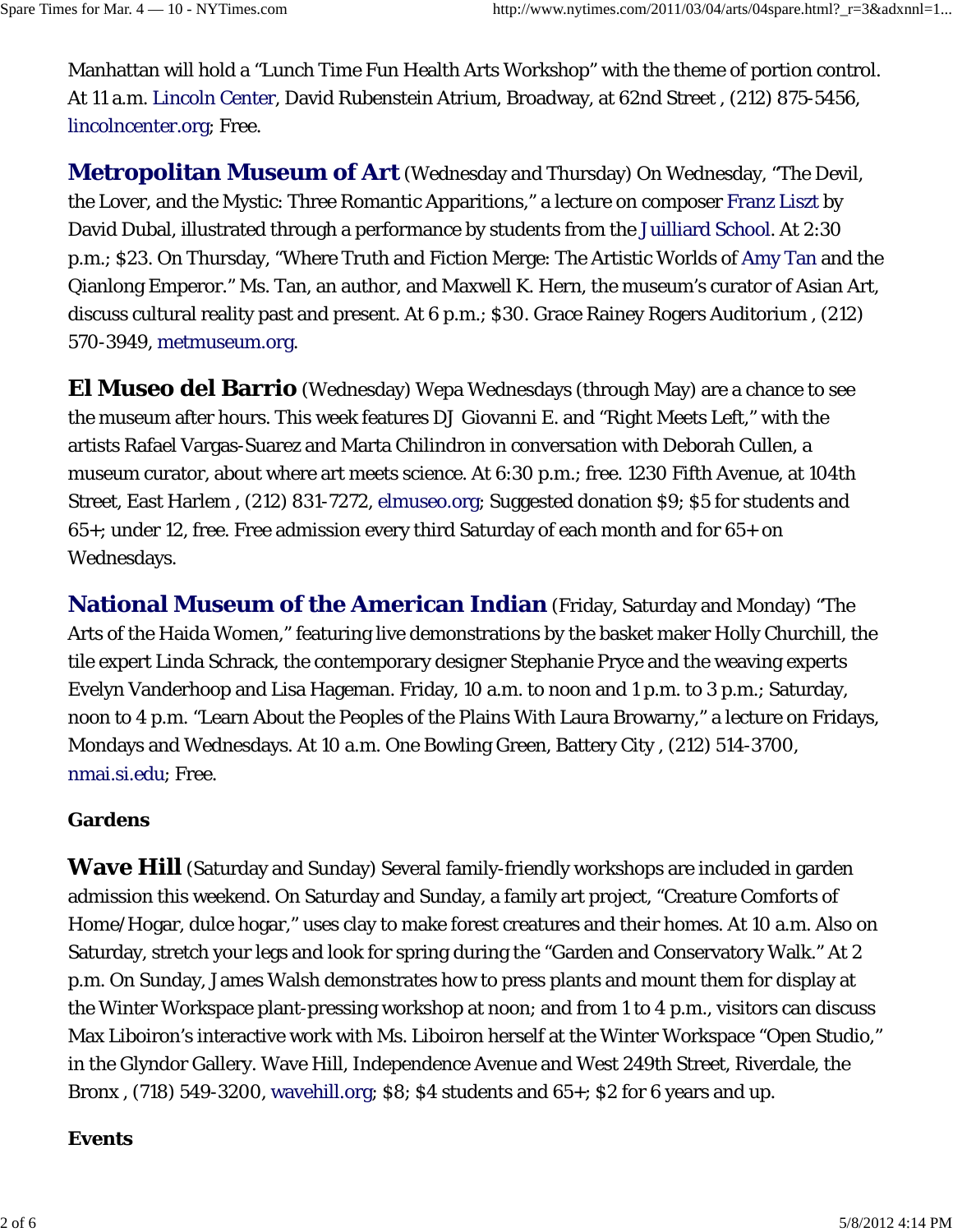**Le Bingo!** (Saturday) Join the comedian and drag queen, Linda Simpson, and friends, for a night of bingo and laughs with prizes. At 7:30 p.m. with a cash bar. Le Poisson Rouge, 158 Bleecker Street, near Thompson Street, Greenwich Village, (212) 505-3474, lepoissonrouge.com; Free; bingo cards are \$2 a piece.

**Floating Kabarette** (Saturday) Galapagos Art Space presents an evening of cabaret, burlesque and variety, hosted by the World-Famous Bob. Performing this week are Jenny Rocha and Her Painted Ladies, Madame Rosebud, Calamity, Suspended Cirque's Joshua Dean and Ben Franklin. At 10:30 p.m. 16 Main Street, DUMBO , (718) 222-8500, galapagosartspace.com; \$10.

**Fountain Art Fair** (Friday, Saturday and Sunday) An exhibition of contemporary street art and live performance during Armory week, featuring 20 projects including a 100-foot-long collaboration by the artists Chris Stain, Dickchicken!, Faro, Gaia, Shark Toof and more. "INFILTRATE!", a program of performance art, will feature the Mobius Collective. On Friday, the opening-night reception presents Gordon Voidwell, Tecla and Generic. Saturday night the Lomography Picture Party will feature Ninjasonik and NSR. Music begins at 7 p.m. on Friday and Saturday. Exhibition hours: noon to 7 p.m. Pier 66 Maritime, 26th Street at 12th Avenue in Hudson River Park , fountainexhibit.com; \$10.

**Ice Theater of New York** (Wednesday) This ice-dancing ensemble will perform "In a Nutshell," "Hot Chocolate" and "La Revolte des Enfants" at the Rink at Rockefeller Plaza. At 1 p.m. icetheatre.org; Free.

**In Good Taste** (Friday, Saturday and Sunday) Presented by Anonymous Gallery as part of Armory Arts Week 2011 and in partnership with Kanon Vodka, "In Good Taste" highlights the intersection of food and art by pairing artists with restaurant chefs to collaborate on themed dinner menus. Friday pairs Dutch Kills Restaurant in Long Island City with the artist Shelter Serra. Saturday, David Ellis is paired with Bottino in Chelsea. Sunday, on the Lower East Side, Megan Whitmarsh will collaborate with Orange. Dinner is at 7 p.m. Space is limited. For reservations and locations: anonymousgallery.com. \$75 to \$225, depending on the location. Sunday is sold out.

**InCite Arts Festival** (Thursday) Boston University's College of Fine Arts presents a festival of music, theater and visual art in New York City (through March 14). The festival opens with a performance of "Fallujah," written by Evan Sanderson and directed by Jason King Jones, about a journalist embedded with a combat unit in Iraq; at the Tribeca Performing Arts Center, 199 Chambers Street. At 8 p.m.; \$12. Other events will take place all over Manhattan. For a complete listing: bu.edu/cfa/incite or (617) 353-3350.

**The Iranian Theater Festival** (Saturday and Sunday) The Brick Theater continues its exploration of cultural boundaries and blank spots. "White Rabbit, Red Rabbit: Iran and NYC," created by Nassim Soleimanpour, will be performed by Soheil Mostajabian in Farsi on Saturday (9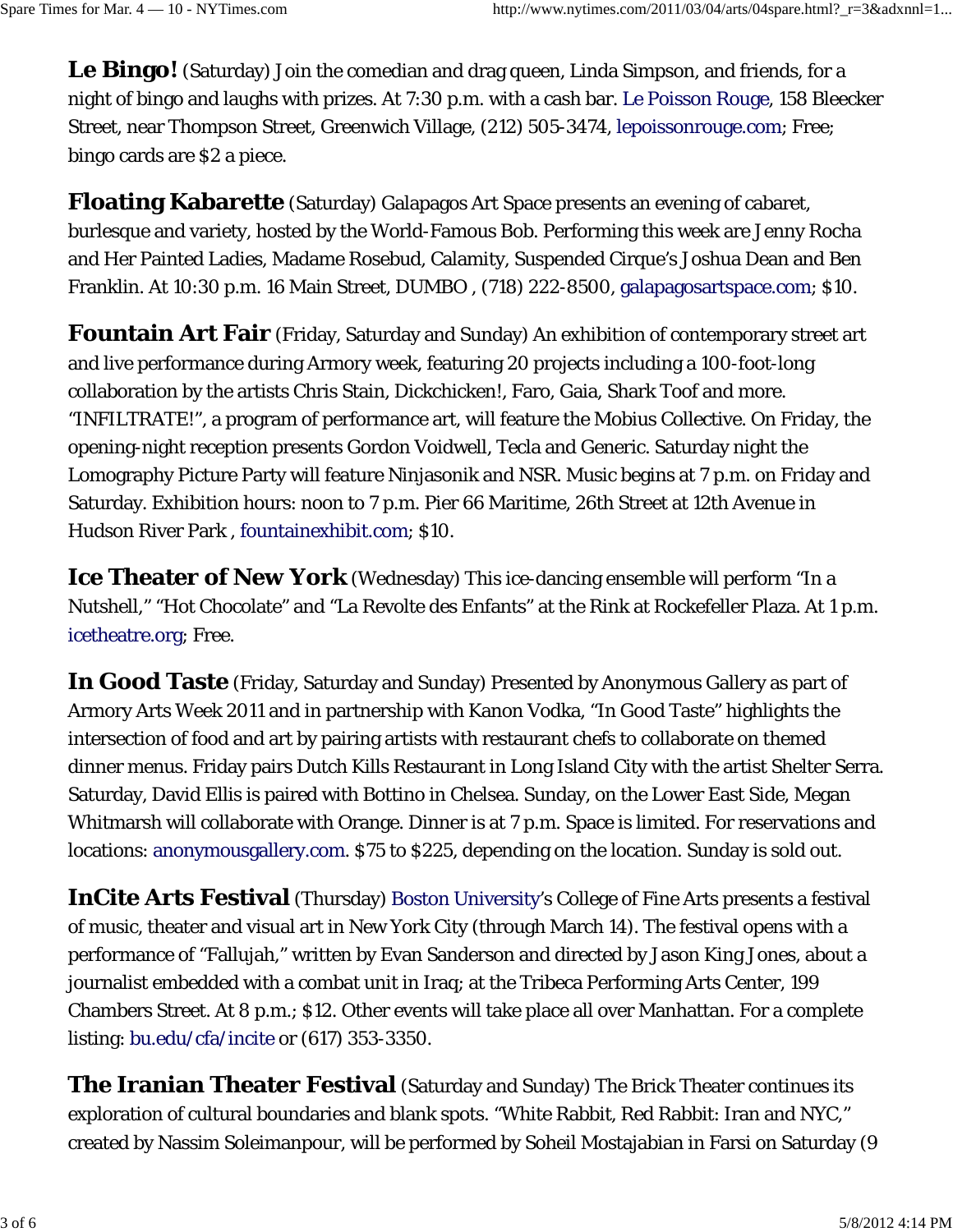p.m.) and in English on Sunday (5 p.m.). A talk-back with the artist will follow Sunday's show (6 p.m.). For a complete schedule of plays, go to bricktheater.com. (Through March 26.) The Brick, 575 Metropolitan Avenue, at Lorimer Street, Williamsburg, Brooklyn , (212) 352-3101; \$15 per show.

**The Iron Mule Short Comedy Film Series** (Saturday) This month's show features animated excerpts from David Sedaris's diary, by Laurie Rosenwald and the Scottish sci-fi thriller and latest "Wanna Be a Star?" film, "Year of the Rabbit," directed by Jay Stern. Matt Bird is the guest judge and the hosts are Mr. Stern and Victor Varnado. At 8 p.m. 92Y TriBeCa, 200 Hudson Street, at Canal Street , (212) 601-1000, 92ytribeca.org; \$10.

**"Limitless" With Neil Burger and Abbie Cornish** (Friday) A screening of the thriller "Limitless" will be followed by a discussion with the director, Mr. Burger, and Ms. Cornish, an actress in the film. At 7 p.m. 92Y TriBeCa, 200 Hudson Street, at Canal Street , (212) 601-1000, 92ytribeca.org; \$12.

**Mardi Gras and "The Rover"** (Tuesday through Thursday) "The Rover," a carnivalthemed comedy by Aphra Behn will be performed throughout the World Financial Center as part of a night of live music, masks, beads and refreshments, with a performance by the magician Eric Walton. At 6:30 p.m. One World Financial Center, 200 Liberty Street, Lower Manhattan , (212) 945-0505, artsworldfinancialcenter.com; Free.

**PUNCH! Puppet Slam** (Thursday) "PUNCH!" presented by Drama of Works, returns to the 92nd Street Y TriBeCa with an evening of short films featuring a diversity of puppetry talent, including: Exploding Puppet Productions, the Puppet Kitchen, Glitter, Xstine Cook and Rogue Artists Ensemble. At 7:30 p.m. 92Y TriBeCa, 200 Hudson Street, at Canal Street , (212) 601-1000, 92ytribeca.org; \$12.

**Verge Art Brooklyn** (Friday, Saturday and Sunday) "Tomorrow's Art Today," an art fair exhibiting new work in Dumbo, Brooklyn. All galleries are free to the public. For a complete listing and map: brooklynartfair.com. Exhibition hours: Friday and Saturday, noon to 10 p.m.; Sunday, noon to 6 p.m. 81 Front Street, ground floor ; Free.

**Windows** (Saturday) Chashama, a nonprofit organization whose mission is to support creativity and revitalize communities, transforms abandoned storefront windows into sidewalk galleries. This week "tête-à-tête," a site-specific papier-mâché installation by Fanny Allié, opens at 266 West 37th Street in the garment district with a reception from 7 to 9 p.m. Viewing hours are Saturday from noon to 7 p.m. and Sunday, 9:30 a.m. to 7 p.m. Then, through March 20, the gallery is open on weekends, noon to 7 p.m. and weekdays, 9:30 a.m. to 7 p.m. Through Sunday, a last chance to view "The Great Wave" by Jose Landoni at the Donnell Windows, 20 West 53rd Street, opposite the Museum of Modern Art. For a list of all window locations and hours: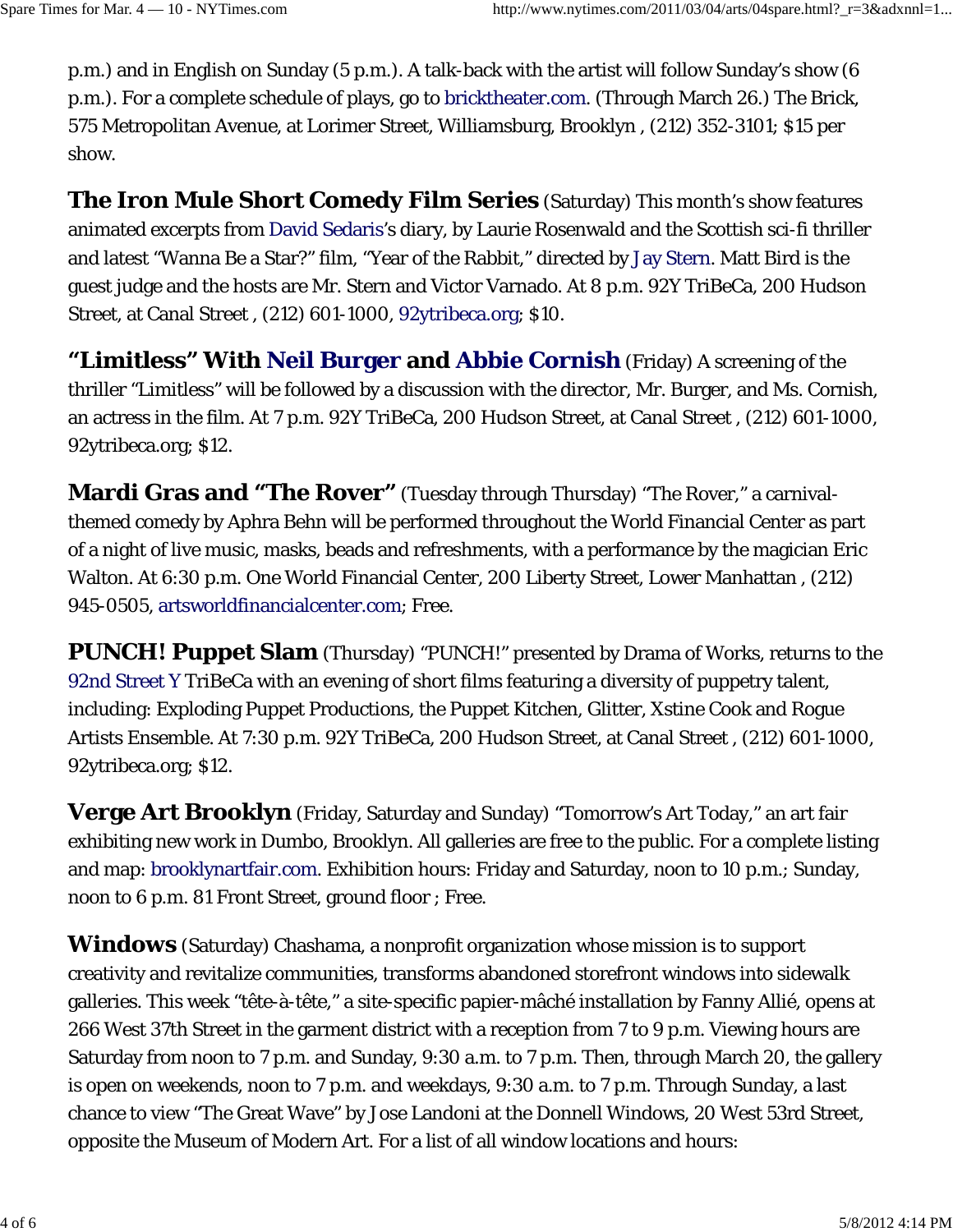chashama.org/events. (212) 391-8151; Free.

## **Spoken Word**

**ArtTalk: Richard Phillips** (Thursday) After giving a lecture on his work, Mr. Phillips will take questions from the audience. This presentation by the American Federation of Arts is the second of this year's series. At 6:30 p.m., reservations are required: (212) 988-7700, Ext. 210 or e-mail arttalks@afaweb.org. Christie's, 20 Rockefeller Plaza, 49th Street , afaweb.org; \$15, includes post-talk wine reception.

**David Brooks: Lecture of My Life** (Tuesday) Mr. Brooks discusses his new book, "The Social Animal: The Hidden Sources of Love, Character, and Achievement" (Random House); he will be available to sign books after the discussion. At 8 p.m. 92nd Street Y, 1395 Lexington Avenue , (212) 415-5500, 92y.org; \$29.

**Emerging Writers Reading Series** (Friday) This week, New York University's Creative Writing program features a guest author, Fiona Maazel, who will read excerpts from her novels "Last Last Chance" (Farrar, Straus and Giroux) and "Woke Up Lonely." At 7 p.m. KGB Bar, 85 East 4th Street , kgbbar.com or cwp.fas.nyu.edu; Free.

**Fareed Zakaria: After Iraq — Conclusions and Consequences** (Thursday) A lecture by Mr. Zakaria moderated by Elliot Spitzer. At 8 p.m. 92nd Street Y, 1395 Lexington Avenue , (212) 415-5500, 92y.org; \$29.

**The Inspired Word at Le Poisson Rouge** (Thursday) Candice Anitra ("Bark Then Bite") and the MC/spoken word artist the MarXman ("the NeXt: the MiXtape") headline an evening of poetry, spoken word and song, presented by the journalist Mike Geffner. Twelve slots of open mic are available for all comers. At 7 p.m. 158 Bleecker Street, near Thompson Street, Greenwich Village, N.Y. , (212) 505-3474, lepoissonrouge.com; Free.

**Karen Finley Book LaunchING Party at Dixon Place** (Tuesday) Presented by The Feminist Press at City University of New York and introduced by Justin V. Bond, the performance artist Karen Finley reads from her newly released book "The Reality Shows" (The Feminist Press). She will be available to sign books after the reading at 6 p.m. 161A Chrystie Street, Lower East Side , (866) 811-4111, dixonplace.org; \$10 cover includes a book; cash bar.

**Literary Lunchtime with Ben Ryder Howe** (Friday) Mr. Howe reads from his memoir, "My Korean Deli: Risking It All for a Convenience Store," (Henry Holt) with a discussion to follow. Bring your own lunch. From 12:30 to 2 p.m. Asia Society and Museum, 725 Park Avenue, at 70th Street , (212) 288-6400, asiasociety.org; \$10; \$5 for students and 65+.

**Ntozake Shange and Marc Bamuthi Joseph** (Tuesday) Ms. Shange, a poet and